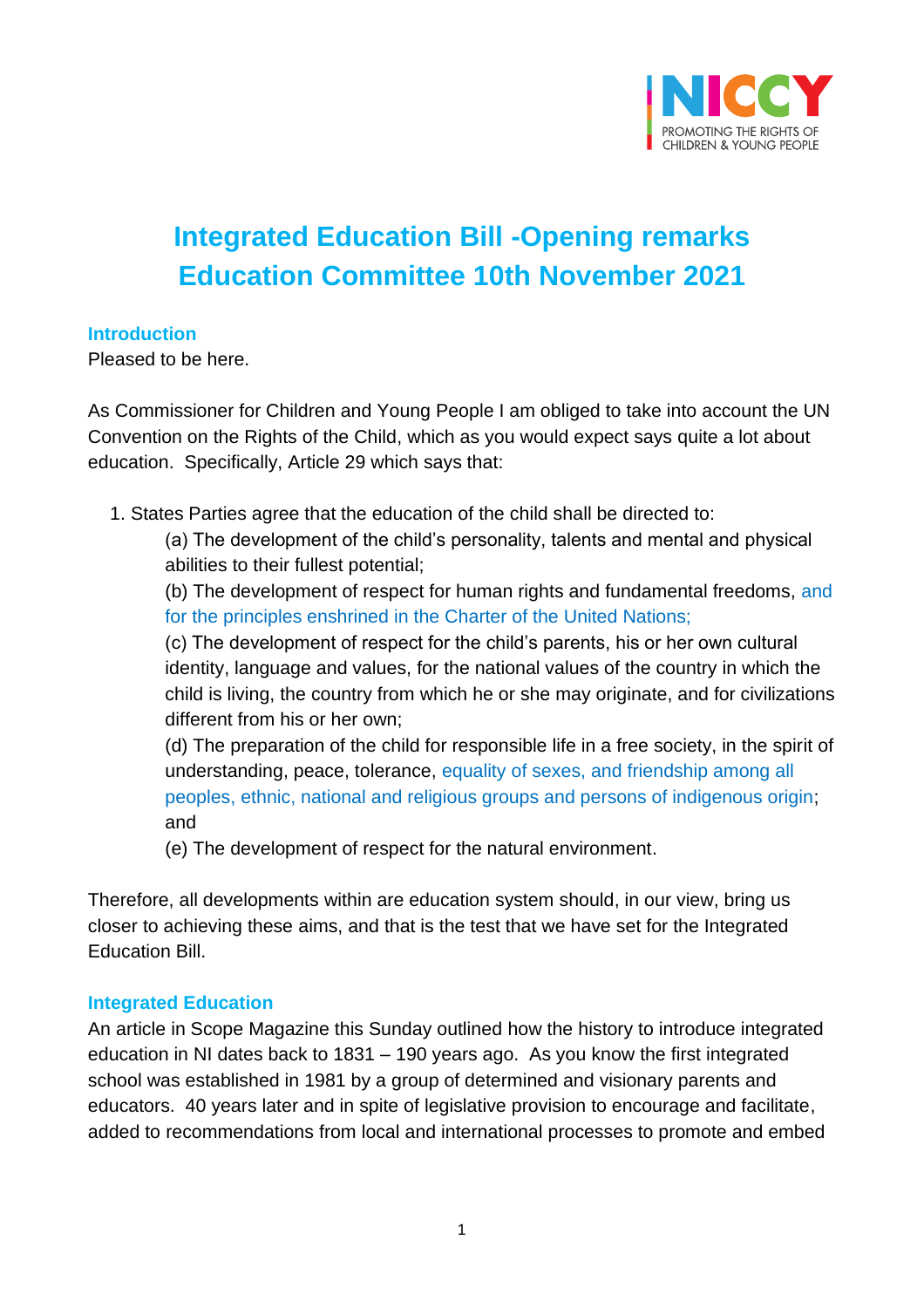

integrated education, less than 7% of our primary and post primary schools are integrated.

## **The Cost of Division**

The consequence of continued segregation is an inefficient system with various bodies and structures supporting the different sectors. There is still some uncertainty about the full cost of the current system, but studies including one undertaken by University of Ulster's Economic Policy Centre in 2016<sup>1</sup> noted the range of additional annual public sector costs incurred in NI in comparison to other jurisdictions across a range of areas of the UK. These reports estimate that the additional cost of our education system is more than £1 million per week.

At the same time, to counteract this segregation, the Education Authority's report on "Shared Education" records that in the years 2017 and 2018 some £285 million was spent on encouraging contact between Protestant and Catholic schools.

### **The Bill**

You will see from our written evidence that we are supportive of the Bill and its intent to add "promote" to the duty of government towards integrated education. This Bill, simply, compels government to implement its duties from 1986 and 1998 by being explicit and introducing statutory responsibilities. We do recommend that Clause 2 is strengthened to include explicit reference to children's rights and Article 29 of the UNCRC.

If we agree that the aim of education system is to nurture all children, including a respect of each other's culture and identity, then of course it is right that integrated should be the first option as outlined in Clause 7. Bearing in mind that only 1 new school has been opened in the last 5 years.

## **Religion**

Contrary to the song, our vision of integration is that it should not be one of a melting pot – in that scenario we all become the same – a browny grey sludge. Integration is about the fruit cake where you can see each piece of fruit and the sponge (ie the school) holds them together and helps them compliment each other. Children should be free to be themselves, celebrate their culture and to follow their religion if they have one.

<sup>1</sup> [https://www.ulster.ac.uk/\\_\\_data/assets/pdf\\_file/0007/86524/Cost-of-Division-Overview-](https://www.ulster.ac.uk/__data/assets/pdf_file/0007/86524/Cost-of-Division-Overview-Report.pdf)[Report.pdf](https://www.ulster.ac.uk/__data/assets/pdf_file/0007/86524/Cost-of-Division-Overview-Report.pdf) ranged between £403.6m and £833.9m